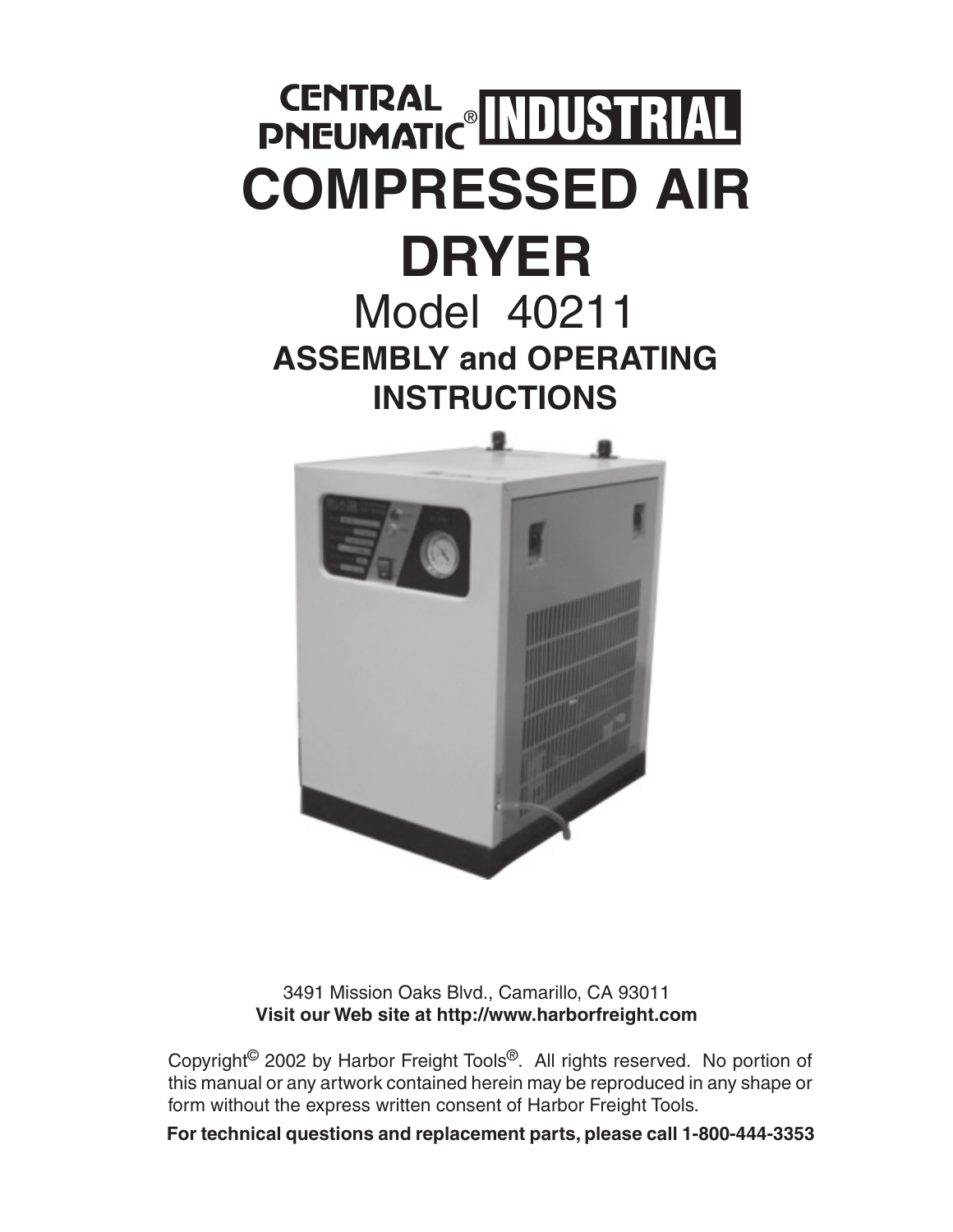## **Specifications**

| <b>Power Source</b>                   | 110/120 Volts, 60 Hz      |
|---------------------------------------|---------------------------|
| Horsepower                            | $1/4$ HP                  |
| <b>Max. Operating Pressure</b>        | <b>140 PSI</b>            |
| <b>Recommended Operating Pressure</b> | <b>100 PSI</b>            |
| Air Inlet / Outlet                    | 1/2" Steel Pipe -14 NPT   |
| <b>Flow Capacity</b>                  | 21.6 C.F.M.               |
| <b>Pressure/Temperative Range</b>     | $32 - 39$ PSI $(2-8)$ °C) |
| For R-134A Refrigerant                |                           |

**Note:** This Compressed Air Dryer uses R-134A Refrigerant.

**Note:** Not for medical use. Do not use for hyperbaric chambers.

# **Save This Manual**

You will need the manual for the safety warnings and precautions, assembly instructions, operating and maintenance procedures, parts list and diagram. Keep your invoice with this manual. Write the invoice number on the inside of the front cover. Keep the manual and invoice in a safe and dry place for future reference.

# **Safety Warnings and Precautions**

**WARNING: When using tool, basic safety precautions should always be followed to reduce the risk of personal injury and damage to equipment.**

#### **Read all instructions before using this tool!**

- 1. **Keep work area clean**. Cluttered areas invite injuries.
- 2. **Observe work area conditions**. Do not use machines or power tools in damp or wet locations. Don't expose to rain. Keep work area well lighted. Do not use electrically powered tools in the presence of flammable gases or liquids.
- 3. **Keep children away**. Children must never be allowed in the work area. Do not let them handle machines, tools, extension cords, or air hoses.
- 4. **Store idle equipment**. When not in use, tools must be stored in a dry location to inhibit rust. Always lock up tools and keep out of reach of children.
- 5. **Use the right tool for the job**. Do not attempt to force a small tool or attachment to do the work of a larger industrial tool. There are certain applications for which this tool was designed. It will do the job better and more safely at the rate for which it was intended. Do not modify this tool and do not use this tool for a purpose for which it was not intended.
- 6. **Dress properly**. Do not wear loose clothing or jewelry as they can be caught in moving parts. Protective, electrically non-conductive clothes and non-skid footwear are recommended when working. Wear restrictive hair covering to contain long hair.
- 7. **Use eye and ear protection**. Always wear ANSI approved impact safety goggles. Wear a full face shield if you are producing metal filings or wood chips. Wear an ANSI approved dust mask or respirator when working around metal, wood, and chemical dusts and mists.

REV 07/03; 08/03; 01/05; REV 11/05; **REV 09/06**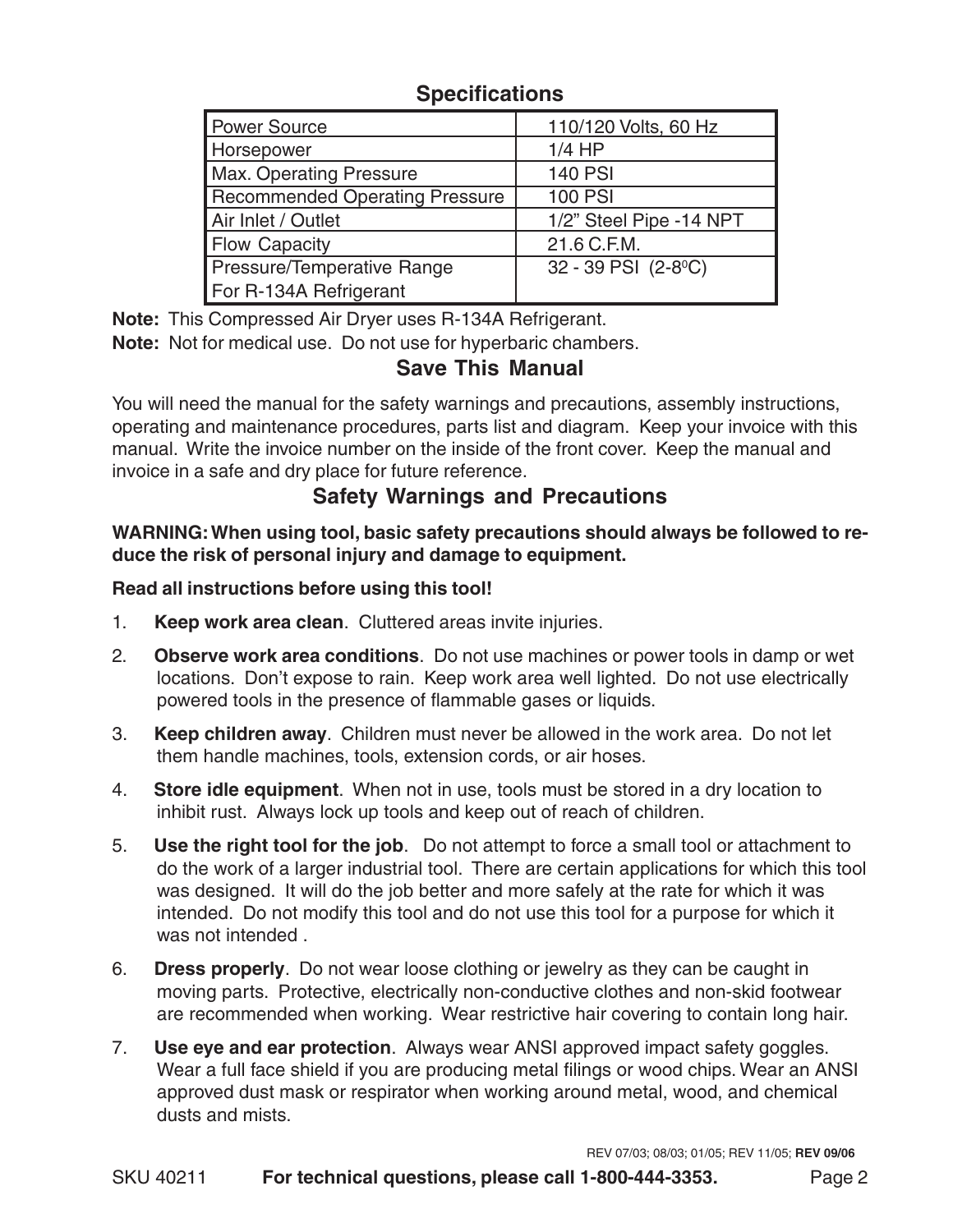- 8. **Do not overreach**. Keep proper footing and balance at all times. Do not reach over or across running machines or air hoses.
- 9. **Maintain tools with care**. Keep tools clean for better and safer performance. Follow instructions for lubricating and changing accessories. Inspect tool cords and air hoses periodically and, if damaged, have them repaired by an authorized technician. The handles must be kept clean, dry, and free from oil and grease at all times.
- 10. **Remove adjusting keys and wrenches**. Check that keys and adjusting wrenches are removed from the tool or machine work surface before plugging it in.
- 11. **Avoid unintentional starting**. Be sure the switch is in the Off position when not in use and before plugging in.
- 12. **Stay alert**. Watch what you are doing, use common sense. Do not operate any tool when you are tired.
- 13. **Check for damaged parts**. Before using any tool, any part that appears damaged should be carefully checked to determine that it will operate properly and perform its intended function. Check for alignment and binding of moving parts; any broken parts or mounting fixtures; and any other condition that may affect proper operation. Any part that is damaged should be properly repaired or replaced by a qualified technician. Do not use the tool if any switch does not turn On and Off properly.
- 14. **Guard against electric shock**. Prevent body contact with grounded surfaces such as pipes, radiators, ranges, and refrigerator enclosures.
- 15. **Replacement parts and accessories**. When servicing, use only identical replacement parts. Use of any other parts will void the warranty. Only use accessories intended for use with this tool. Approved accessories are available from Harbor Freight Tools.
- 16. **Do not operate tool if under the influence of alcohol or drugs**. Read warning labels on prescriptions to determine if your judgment or reflexes are impaired while taking drugs. If there is any doubt, do not operate the tool.
- 17. **Use proper size and type extension cord**. If an extension cord is required, it must be of the proper size and type to supply the correct current to the tool without heating up. Otherwise, the extension cord could melt and catch fire, or cause electrical damage to the tool. Check your compressor's manual for the appropriate size cord.
- 18. **Maintenance**. For your safety, maintenance should be performed regularly by a qualified technician.
- 19. **Compressed air only**. Never use combustible gases as a power source.

Note**: Performance of the compressor (if powered by line voltage) may vary depending on variations in local line voltage. Extension cord usage may also affect tool performance.**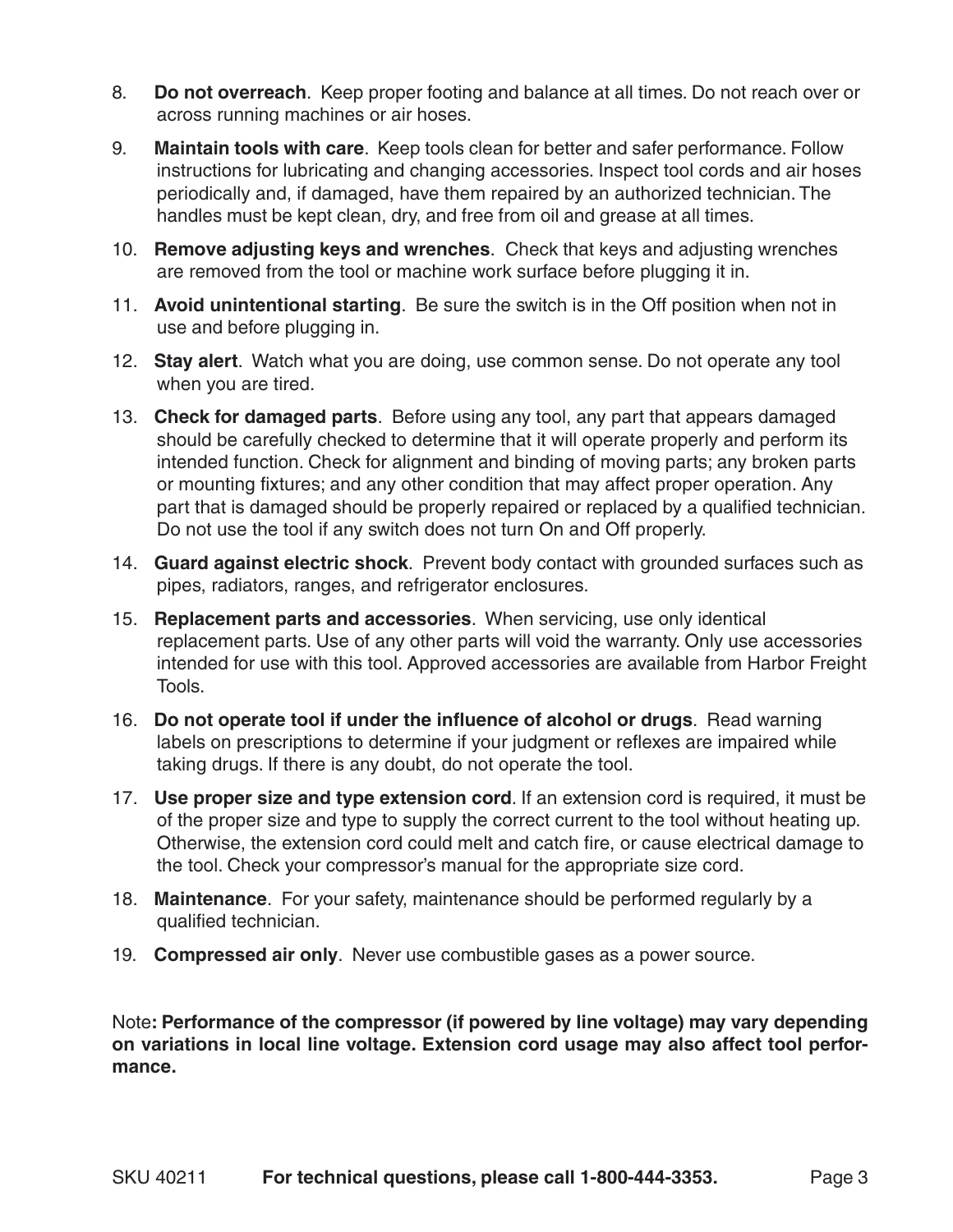**Warning: The warnings, cautions, and instructions discussed in this instruction manual cannot cover all possible conditions and situations that may occur. It must be understood by the operator that common sense and caution are factors which cannot be built into this product, but must be supplied by the operator.**

# **Unpacking**

When unpacking, check to make sure the parts listed on page 9 are included. If any parts are missing or broken, please call Harbor Freight Tools at the number on the cover of this manual as soon as possible.



Recommended Air Line Components

For best service you should incorporate an oiler, regulator, and inline filter, as shown in the diagram above. Hoses, couplers, oilers, regulators, and filters are all available at Harbor Freight Tools.

**Note:** You will need to prepare valves and couplers (not included) from the compressor to the Air Dryer (1/2" Steel Pipe-14 NPT) and from the Air Dryer (1/2" Steel Pipe-14 NPT) to the tool. Use pipe thread seal tape or pipe dope in all of the connections. If you are not using an automatic oiler system, before operation, add a few drops of Pneumatic Tool Oil to the airline connection. Add a few drops more after each hour of continual use. Check the air connection for leaks before use.

# **Installation**

- 1. Install the Air Dryer at least 2 feet from the wall on all four sides. This will give the unit proper ventilation and allow space for maintenance and repair.
- 2. Make sure the floor is level.
- 3. Do not expose the unit to rain or any moisture.
- 4. Install the unit out of direct sunlight and away from any heat sources. Otherwise, the cooling function of the unit will continually run, eventually overheating the Air Dryer.
- 5. Position a small bucket to capture foul water from the drain hose at the bottom of the unit. Condensation water can be piped to a floor drain, if available; be sure to follow local plumbing codes.

**Note:** Electrical installation and installation of a recommended bypass valve (not included) are covered on page 5.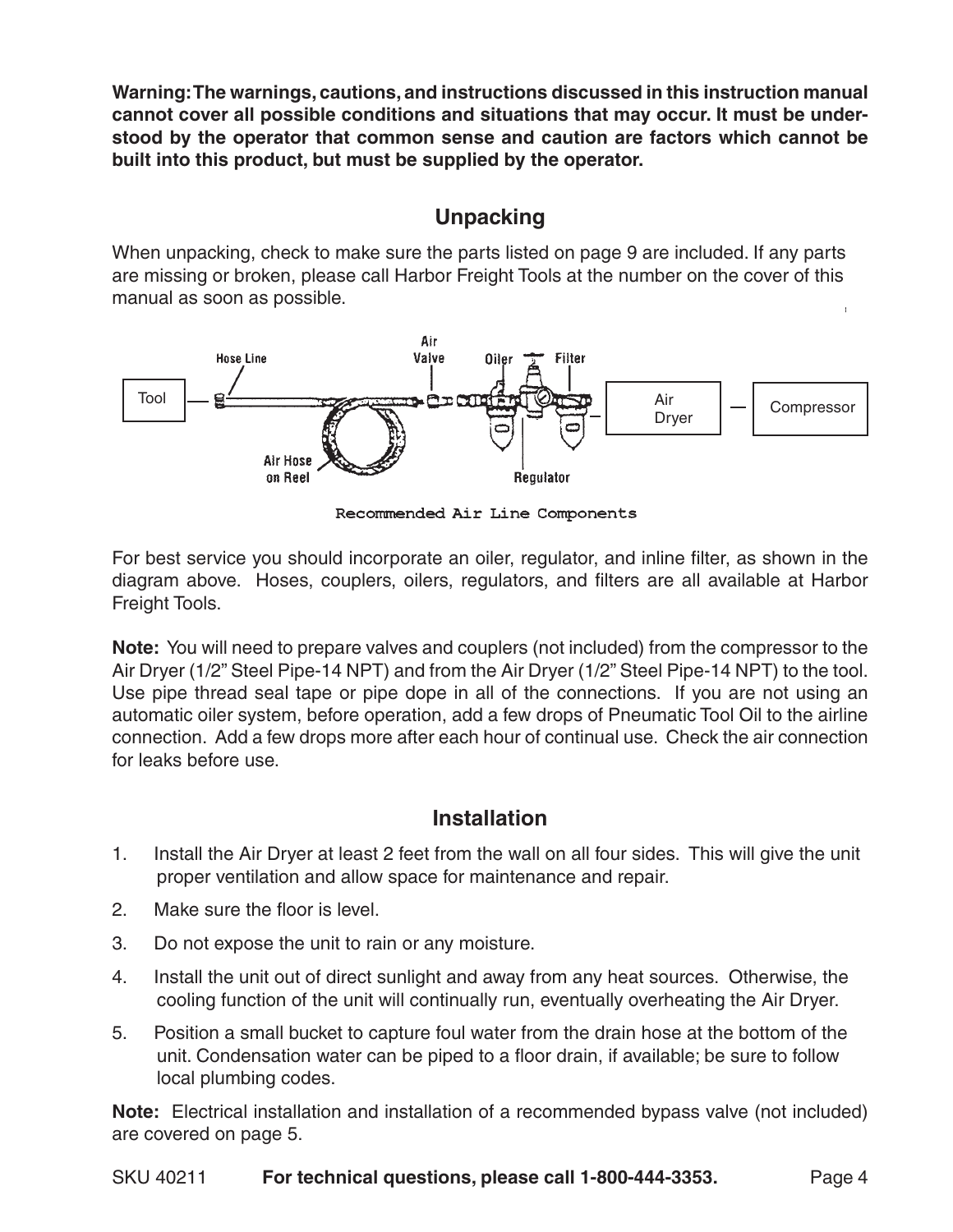# **Installation (continued)**

**Note:** We recommend that a bypass valve (not included) be added between the **Air Inlet (#6)** and the **Air Outlet (#7)** for applications when the Air Dryer is not needed. **The bypass valve must be installed by a plumber or an authorized service technician.** See **FIGURE 1**.



**Note to professional installer:** The shut-offs (not included) for both the air inlet and air outlet, must be plumbed below the horizontal piping containing the bypass valve. See **FIG-URE 1**.

#### **Using the bypass valve (not using the Air Dryer)**.

If you do not wish to use the Air Dryer with a certain application follow these steps:

- 1. Turn off and unplug the compressor and the Air Dryer.
- 2. Engage the shut-off valves, closing both of the air inlets.
- 3. Open the bypass valve.
- 4. Plug in and turn on your compressor and you're ready to work without the Air Dryer.

#### **Using the Air Dryer without the bypass valve.**

- 1. Before plugging in the compressor or the Air Dryer, open both of the shut-off valves.
- 2. Close the bypass valve.
- 3. Plug in and turn on the Compressor and Air Dryer.

#### **Electrical Installation**

Instructions for the following wiring diagram are on page 6.

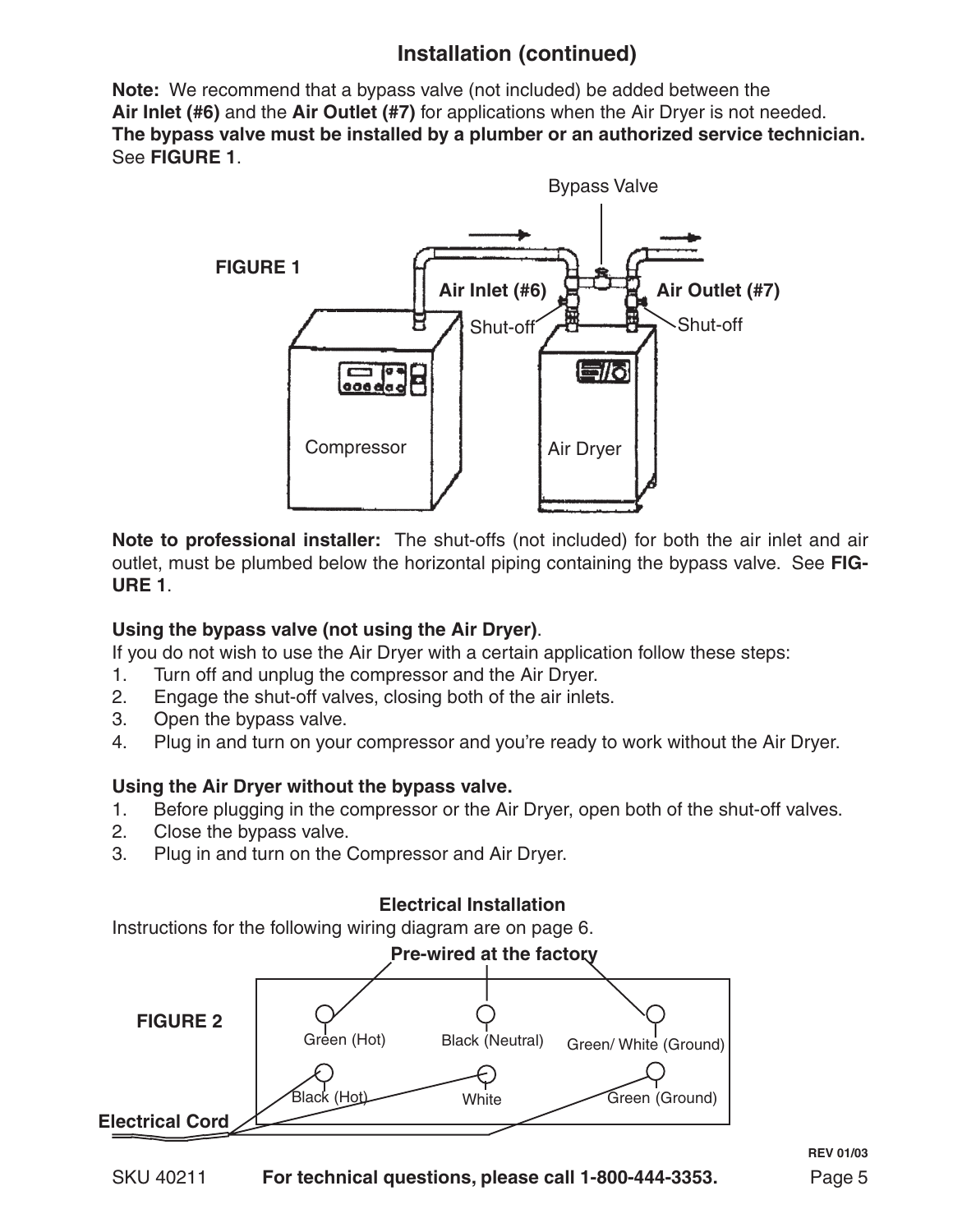#### **Electrical Installation (continued)**

Refer to **FIGURE 2** on page 5.

#### **Note: Wiring must be done by a professionally certified electrician.**

- 1. Remove the side panel.
- 2. The top three wires of the electrical box are pre-wired at the factory.
- 3. The wires from the electrical cord (not included) must be rated for a minimum of 10-1/2 load rated amps, and the plug on the electrical cord must be three pronged (recommended 12 gauge, 3 conductor electrical cord). Wire the bottom three wires as indicated in the wiring diagram in **FIGURE 2** on page 5.

**Note:** Make sure you run the wires through the hole in the rear panel using a UL approved cable clamp (not provided), so that you can close the unit when you are finished wiring. See **FIGURE 3**.



**Note:** If problem light is on, turn off Air Dryer and let the unit cool. Try it again after it cools. If the light is still lit, take the unit to an authorized service technician.

#### **FIGURE 4**

**Note:** The gauge should always be in a range between 32 - 39 PSI  $(2-8°C)$ . If not, turn off Air Dryer and let the unit cool. Try it again after it cools. If the light is still lit, take the unit to an authorized service technician.



REV 01/03; 08/03; 01/05; **REV 11/05**

SKU 40211 **For technical questions, please call 1-800-444-3353.** Page 6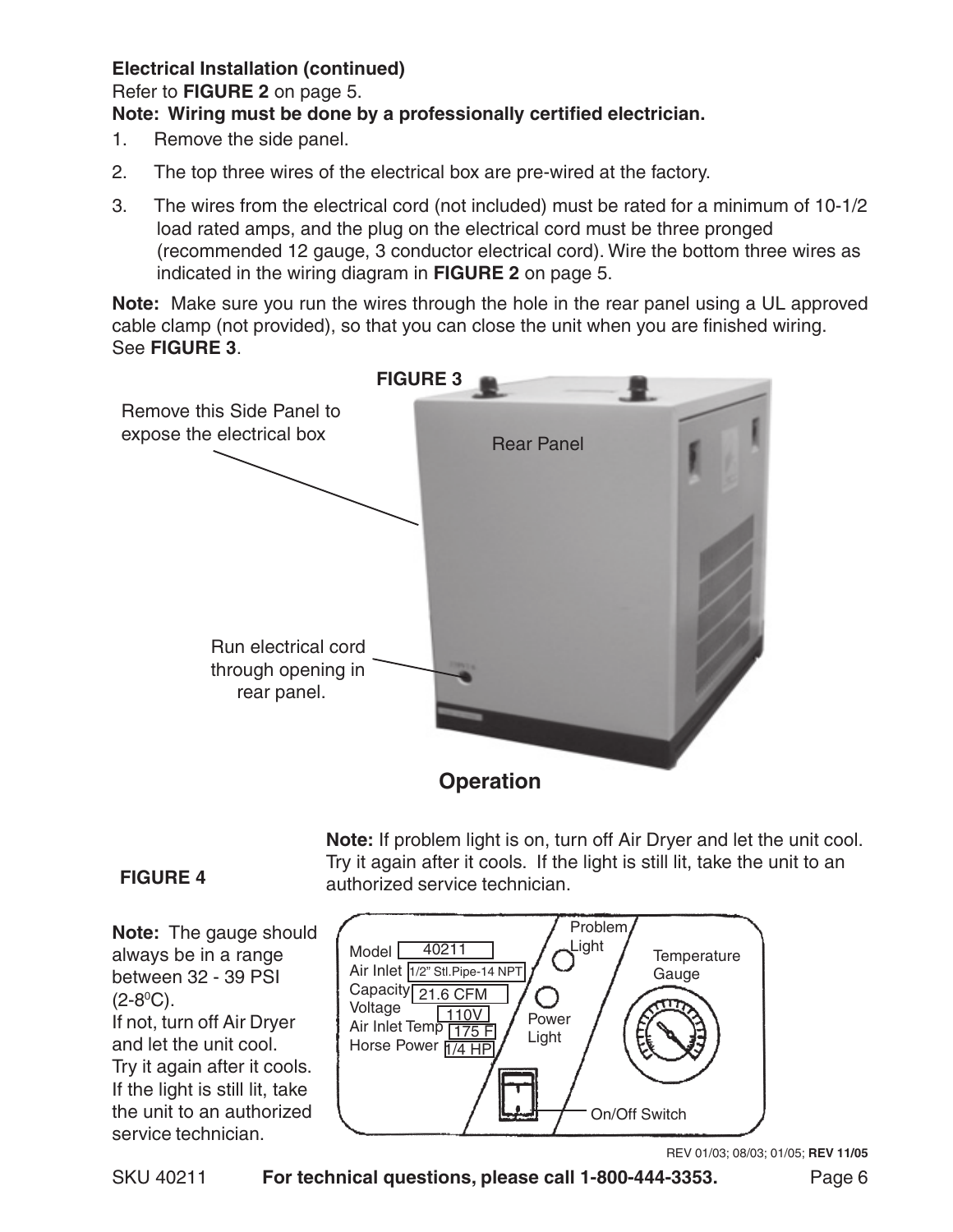# **Operation (continued)**

- **Note:** The Air Dryer works using "Refrigerant 134A". The refrigerant system does not need to be serviced unless the unit begins to leak. If the unit leaks refrigerant, take it to an authorized service technician.
- **Note:** Decide whether you want to use the Air Dryer or bypass the unit. Follow the instructions for using or not using the bypass valve on page 5. If you set the valves for "Using the Air Dryer", follow the instructions below.
- 1. Turn on the unit with the Switch on the control panel. See **FIGURE 4** on page 6.
- 2. If, after the unit has warmed up, you don't hear the fan running, there is likely not enough pressure to turn on the pressure switch. Turn off the unit and the compressor. Close the **Air Inlet (#6)**. Then, turn the Air Dryer back on and it will build up pressure in a few minutes. Open the **Air Inlet (#6)**. Turn on your compressor and let air in slowly at first. During operation, dry air will pass through the unit to the tool or application.
- 3. When you are finished, stop the air compressor first. Continue to run the Air Dryer until all of the compressed air runs through the system.
- 4. Turn off the Air Dryer.
- **Note:** If the Air Dryer stops and the Problem Light (See **FIGURE 4** on page 6) goes on, the unit is running at too high of a temperature or pressure. Let the unit cool. Unplug the Air Dryer. Open the side panel (See **FIGURE 3** on page 6) and push the reset button on the **Pressure Switch (#14).** See the Assembly drawing on page 10. Plug in the unit and restart. If the Problem Light stays on, or comes on continually, take the unit to an authorized service technician.

## **Troubleshooting**

**Warning!!** Repairing this unit (other than trying to reset the **Pressure Switch (#14)**, as mentioned above) should only be performed by an authorized service technician.

**Problem 1:** Unit shuts off by itself.

**Reason:** Temperature or pressure is too high or fan is overheated. Or, the **Condenser (#11)** is dirty. **Solution**: Reset pressure switch as described in the note above, or clean the **Condenser (#11)** as described in Maintenance on page 8.

**Problem 2:** No power light when the unit is on.

- **Reason:** Loose connections at wiring panel.
- **Solution:** Check the connections and tighten.
- **Problem 3:** Unit won't cool/dry air.
	- **Reason:** Water in the refrigeration unit because of: Auto drain blocked, bad valve, bad connection to capacitor, bad capacitor, bad fan unit, low air pressure.
	- **Solution**: Clean auto drain and tube, replace valve, check capacitor connection, replace capacitor, replace fan unit, turn up air pressure on compressor.
- **Problem 4:** Unit buzzes and won't operate.
	- **Reason:** Bad capacitor.
	- **Solution:** Replace capacitor.

#### **Only done by a qualified electrician or service technician.**

- **Problem 5:** Fan isn't working at the correct temperature and pressure.
	- **Reason:** Bad fan bearing, bad fan capacitor, or bad temperature switch.
	- **Solution:** Replace fan bearing, fan capacitor, or temperature switch.

**Only done by a qualified electrician or service technician.**

- **Problem 6:** Pressure on the inlet or outlet valves increase for no reason.
	- **Reason:** Bad internal pressure valve.
	- **Solution**: Replace internal pressure valve.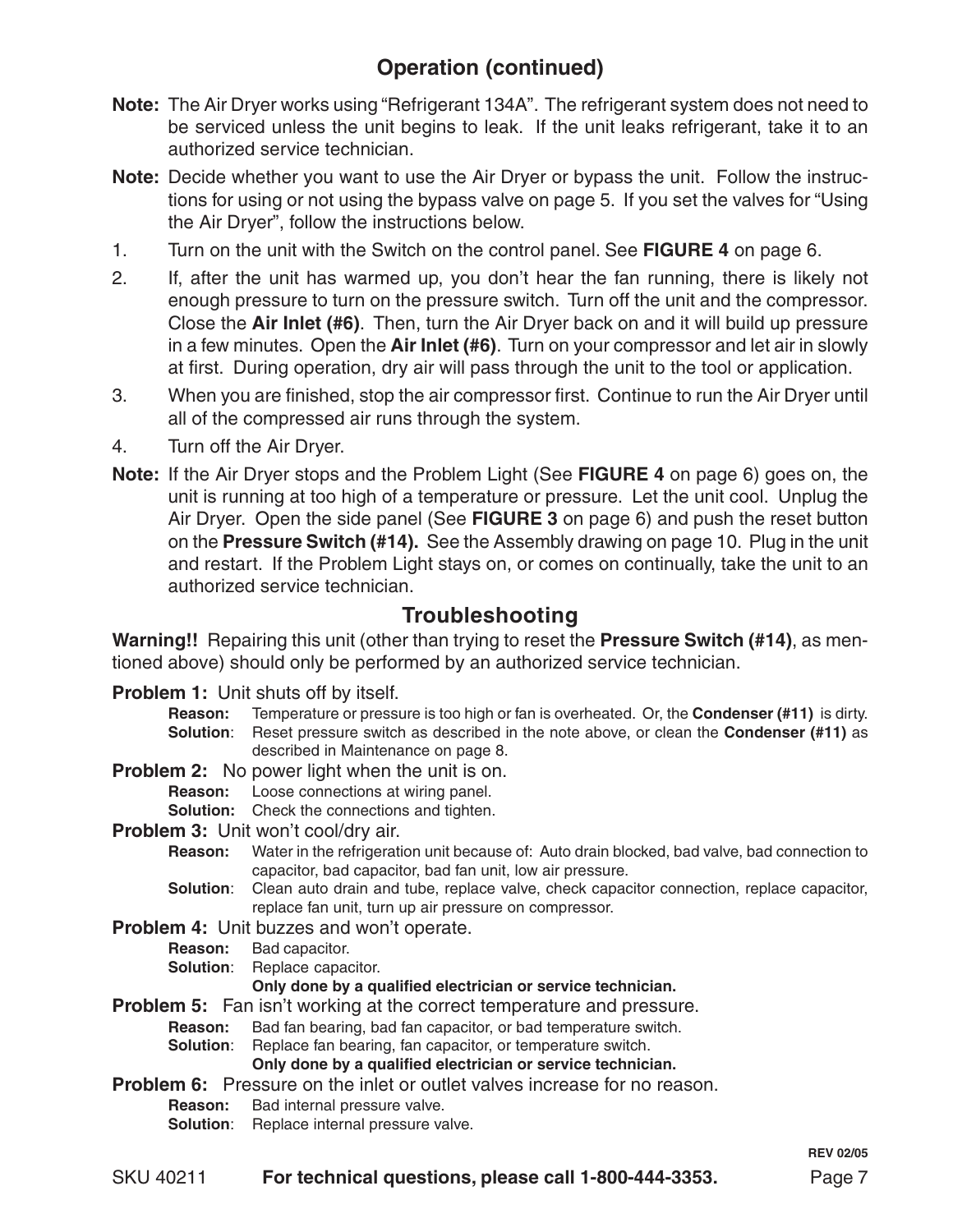## **Troubleshooting Continued**

**Problem 7:** Ice accumulating in the dryer, and/or a pressure loss through the unit.

**Reason:** This may be caused by the formation of ice inside.<br>**Solution:** The Hot Gas Bypass Valye (not shown in the Parts

**Solution:** The Hot Gas Bypass Valve (not shown in the Parts List or Assembly Diagram) needs to be adjusted. This adjustment should only be done after consultation with our technical support service at: 1-800-444-3353.

#### **Maintenance**

**Note:** Maintenance must be performed by an authorized service technician.

**Never attempt to adjust the temperature; this adjustment should only be done by an authorized service technician.**

- 1. See **FIGURE 5.** Periodically clean the **Condenser (#11)**. Use a dust collector and an air gun to clean dirt and debris. Be careful not to get too close to the unit with high pressure as you will damage the unit. If grease or oil are built up and won't blow off, wash it off with a mild detergent.
- **Note:** The internal parts illustrated for step 2 below are a guide for the authorized service technician. They cannot be ordered separately. Only the parts on the parts list on page 9 can be ordered.
- 2. See **FIGURE 6**. Washing the auto drain. To wash the auto drain, close the 1/2 ball Filter Valve on top of the drain. Pull the manual drain shaft handle to empty the water. Take apart the drain and the fixed screw. Clean the strainer from inside to out. Take apart the manual drain shaft and the seal end cap. Take off the float ball and valve seat. Clean each component and reassemble.

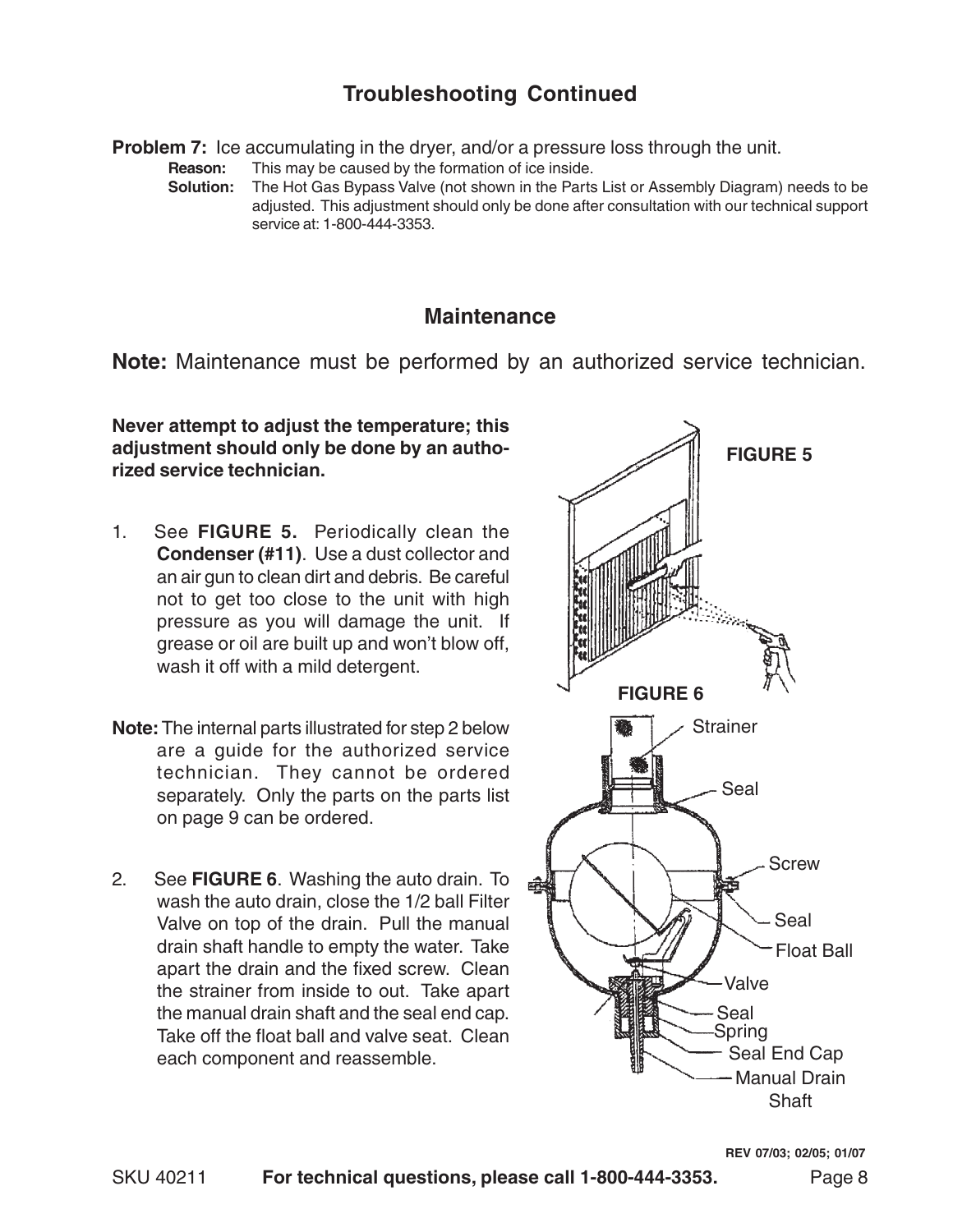| Part No.        | Description            |
|-----------------|------------------------|
| 1               | <b>U-Housing</b>       |
| $\frac{2}{3}$   | <b>Left Plate</b>      |
|                 | <b>Right Plate</b>     |
| $\frac{4}{5}$   | <b>Base Plate</b>      |
|                 | <b>Connect Pipe</b>    |
| $\frac{6}{7}$   | <b>Air Inlet</b>       |
|                 | <b>Air Outlet</b>      |
| $\overline{8}$  | Evaporator             |
| $\overline{9}$  | <b>Filter Valve</b>    |
| 10              | Drain                  |
| $\overline{11}$ | Condenser              |
| $\overline{12}$ | Compressor             |
| $\overline{13}$ | <b>Fan Control</b>     |
|                 | <b>Pressure Switch</b> |
| 14              | <b>Pressure Switch</b> |
| 15              | Fan Motor              |
| 16              | <b>Fan Bracket</b>     |
|                 | Fan                    |

#### **PLEASE READ THE FOLLOWING CAREFULLY**

THE MANUFACTURER AND/OR DISTRIBUTOR HAS PROVIDED THE PARTS DIAGRAM IN THIS MANUAL AS A REFERENCE TOOL ONLY. NEITHER THE MANUFACTURER NOR DISTRIBU-TOR MAKES ANY REPRESENTATION OR WARRANTY OF ANY KIND TO THE BUYER THAT HE OR SHE IS QUALIFIED TO MAKE ANY REPAIRS TO THE PRODUCT OR THAT HE OR SHE IS QUALIFIED TO REPLACE ANY PARTS OF THE PRODUCT. IN FACT, THE MANUFACTURER AND/OR DISTRIBUTOR EXPRESSLY STATES THAT ALL REPAIRS AND PARTS REPLACE-MENTS SHOULD BE UNDERTAKEN BY CERTIFIED AND LICENSED TECHNICIANS AND NOT BY THE BUYER. THE BUYER ASSUMES ALL RISK AND LIABILITY ARISING OUT OF HIS OR HER REPAIRS TO THE ORIGINAL PRODUCT OR REPLACEMENT PARTS THERETO, OR ARIS-ING OUT OF HIS OR HER INSTALLATION OF REPLACEMENT PARTS THERETO.

**NOTE**: Some parts are listed and shown for illustration purposes only and are not available individually as replacement parts.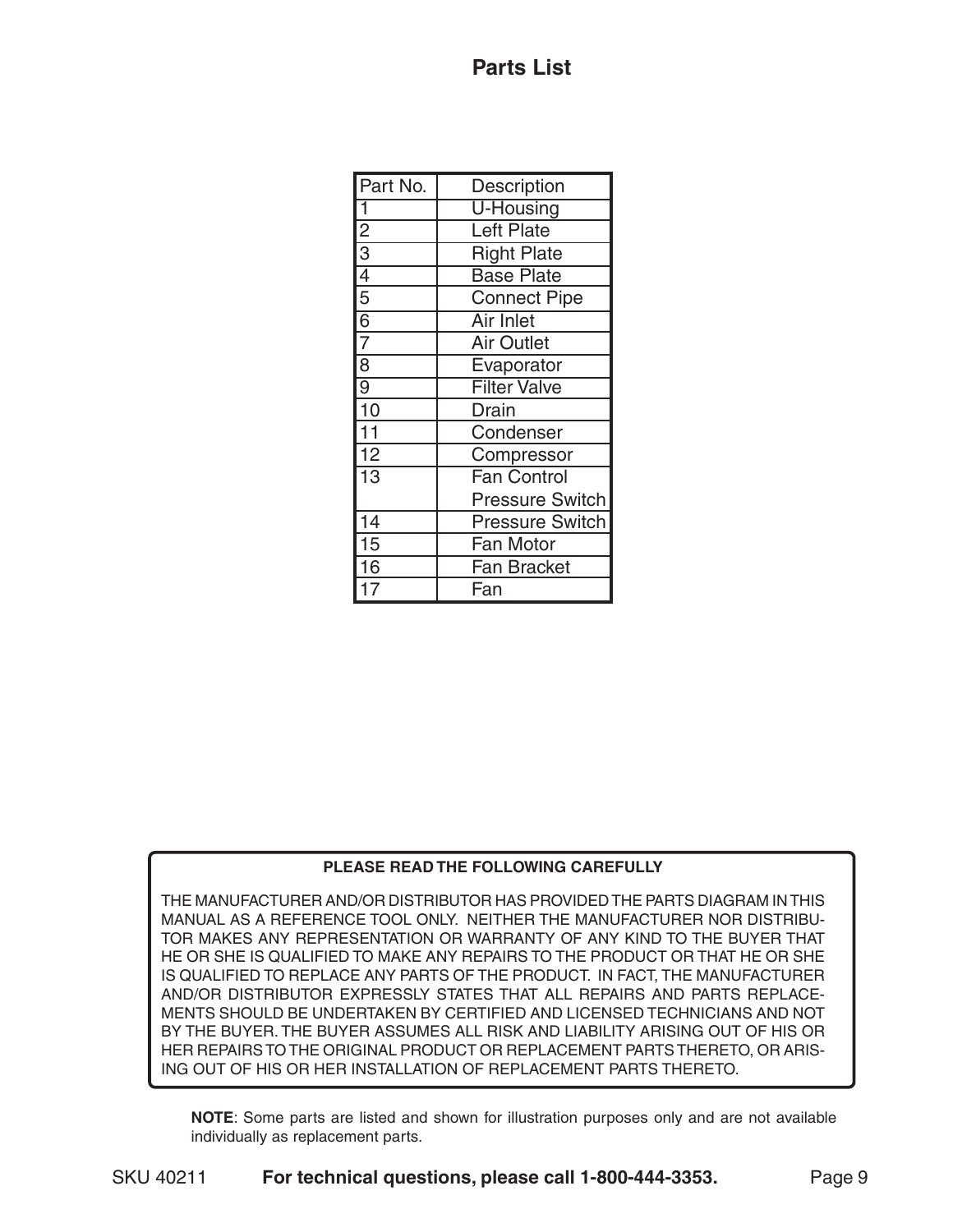# **Assembly Drawing**